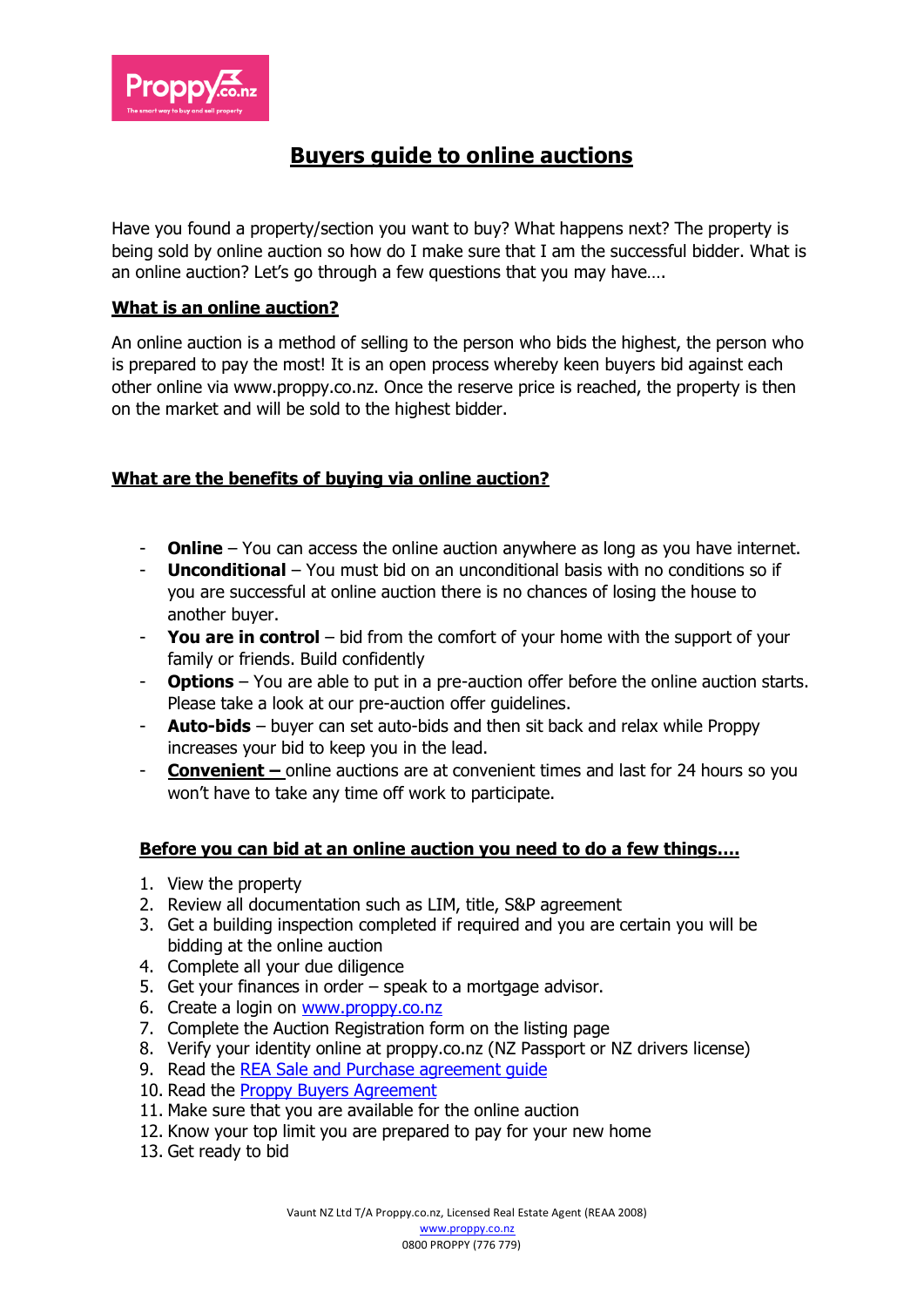

# **How to prepare for auction day.**

- 1. Research the property thoroughly as online auctions are unconditional. One you have been successful at the online auction you are required to go through with the purchase. Research should include and not be limited to the following:
- Work out the value of the property
- Do a title search
- Get council information
- Check the house, land and spend some time in the street and neighbourhood making sure you are comfortable with the area
- Get a pre-purchase building inspection report
- 2. Speak to the local proppy expert who is selling the property and let them know you are interested in participating at the online auction. They will give you guidance and help prepare you for the online auction.
- 3. Confirm the settlement date and the deposit with the local proppy expert/salesperson. Note you can request a different deposit or settlement date but these need to be agreed before an online auction commences and a variation to the agreement is completed.
- 4. Understand the pre-auction offer process & ask for the guidelines around this if you would like to submit a pre-online auction offer
- 5. Have a buyer strategy for the day bid strongly, choose different bid amounts, bid confidently, use the auto-bid functionality!

## **What to expect on auction day?**

- 1. The online auction runs for 24 hours so when the auction is due to start make sure you are logged into Proppy.co.nz
- 2. Find the house you are wanting to buy on proppy.co.nz
- 3. Place a bid in the appropriate box
- 4. On your first bid you will be asked to acknowledge that you have read and understood the Proppy Buyers Agreement and the REA Residential Sale and Purchase agreement guide. Please make sure that you review these documents before the online auction commences
- 5. Bids can be set at any number you wish above the set increment level. The increment level will change at different times of the online auction. For example, at the beginning of the online auction you may be asked to bid in \$10,000 amounts or higher and then near the end of the auction it may decrease to \$500 or lower. If you use the auto-bid functionality, bids will increase in increments of \$500 until you reach your auto-bid limit.
- 6. If there is a bid in the last three minutes the online auction will auto extend by a further three minutes until there are no more further bids.
- 7. There are no vendor bids at a proppy online auction